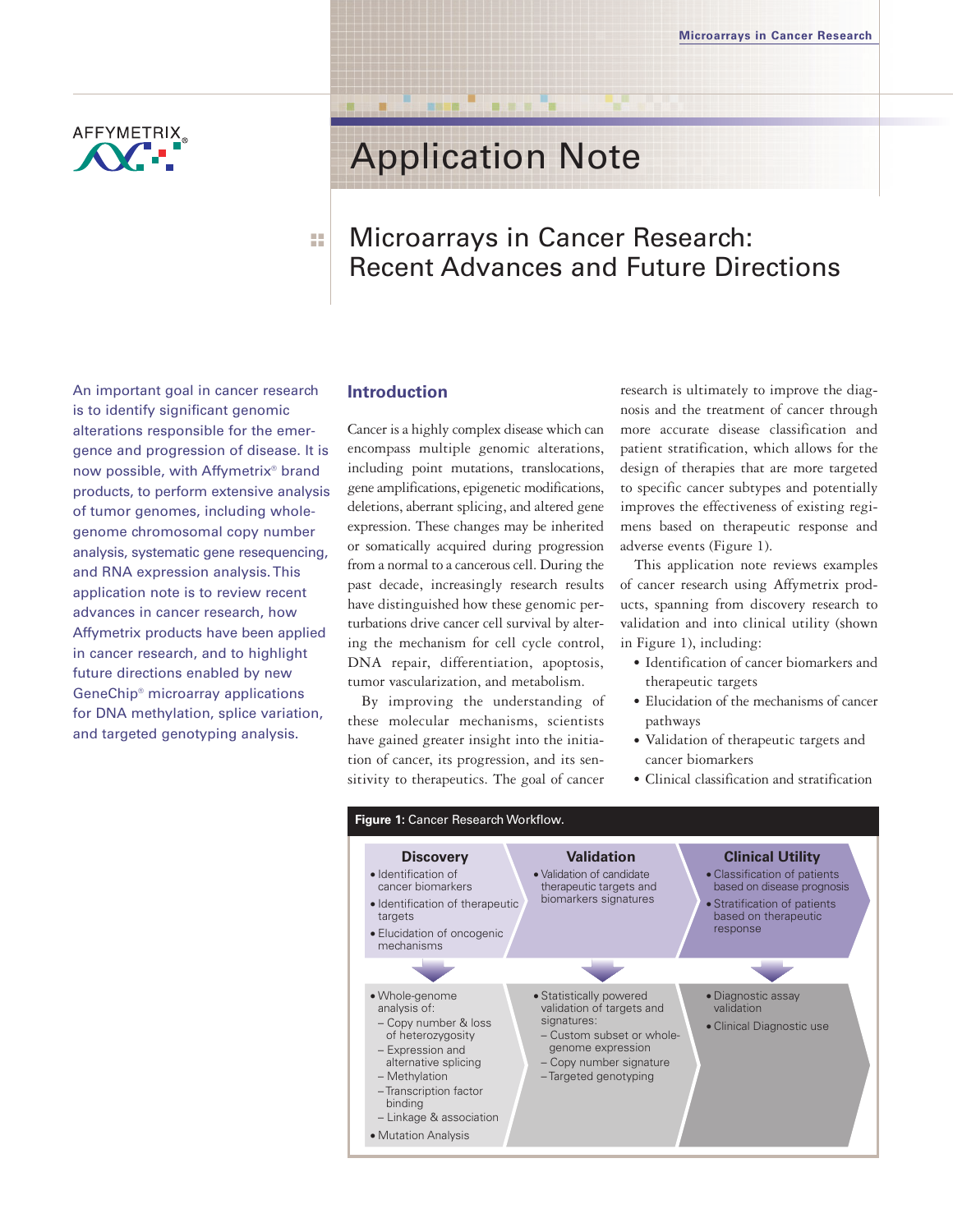| Table 1: Detecting genetic events in human tumors with Affymetrix products. |                                                     |                                                                                                                                   |
|-----------------------------------------------------------------------------|-----------------------------------------------------|-----------------------------------------------------------------------------------------------------------------------------------|
| <b>Genetic Events</b>                                                       | <b>Common Detection</b><br><b>Methods</b>           | <b>Applicable Affymetrix</b><br><b>GeneChip® Products/Services</b>                                                                |
| Genetic<br>Susceptibility                                                   | Linkage & Association                               | - Mapping Arrays                                                                                                                  |
| Somatic and germ<br>line mutations                                          | Resequencing of candidate genes                     | - CustomSeq® Resequencing Arrays                                                                                                  |
|                                                                             | SNP Identification and genotyping                   | - Custom Targeted Genotyping SNP Kits<br>- Application Specific Targeted<br><b>Genotyping SNP Kits</b><br>- MRD for SNP discovery |
| Gene amplification<br>and deletion                                          | Comparative genome<br>hybridization                 | - Mapping Arrays                                                                                                                  |
|                                                                             | Gene- and exon-level<br>amplification analysis      | - Exon Arrays<br>-Whole-Genome Tiling Arrays                                                                                      |
| Epigenetic<br>modification                                                  | <b>Methlation PCR/bisulfite</b><br>sequencing, ChIP | - Whole-Genome Tiling Arrays<br>- Promoter Tiling Arrays                                                                          |
| Altered gene<br>expression level                                            | Gene-and exon-level expression                      | -3' Expression Arrays<br>- Exon Array, Promoter Tiling Arrays<br>- Whole-Genome Tiling Arrays                                     |
| Alternative splicing                                                        | Exon-level expression                               | - Exon Arrays                                                                                                                     |
| Gene Regulation                                                             | ChIP                                                | - Whole-Genome Tiling Arrays<br>- Promoter Tiling Arrays                                                                          |

## **Discovery**

#### **TARGET/BIOMARKER DISCOVERY AND DISEASE MECHANISM ANALYSIS**

A comprehensive characterization of all of the genetic, genomic, and epigenetic modifications associated with the cancer is critical for the understanding of the origins of tumor process, and for finding the targets of therapeutic interventions. Utilization of high-density nucleic acid microarrays is one of the most effective approaches to identifying these key molecular events (Table 1), and increasingly, researchers are combining multiple genome-wide approaches to further enhance their understanding of pathway effects.

## *A. Whole-genome expression profiling reveals novel molecular pathways and markers for cancer progression.*

Over the past decade, global gene expression profiling has become a standard tool for pathway and biomarker discovery. In the past 15 years, nearly 1,000 peerreviewed publications attest to the value of GeneChip® microarray technology in the area of oncology and hematology.

In just one recent example, Kimchi, *et al.* used the GeneChip® Human Genome U133A Array to uncover a novel pathway involved in esophageal cancer pathogenesis.1 Evaluation of matched samples of normal esophageal epithelium, Barrett's metaplasia, and esophageal adenocarcinoma revealed a 214 gene signature that distinguishes across the three sample types.

Their data indicate that transformation of Barrett's esophagus to adenocarcinoma is associated with suppression of the genes corresponding to the epidermal differentiation complex. Correlation analysis of genes concordantly expressed in Barrett's esophagus and adenocarcinoma further revealed 21 genes that represent potential genetic markers of disease progression and pharmacologic targets for treatment intervention.

## *B. Copy number and loss of heterozygosity (LOH) analysis*

Oncogene amplification and/or the deletion of tumor suppressor genes are hallmarks of cancer initiation and progression and have recently been implicated in response to therapeutic agents. Comparative Genome Hybridization (CGH) and loss of heterozygosity (LOH) analysis are standard approaches used to characterize copy number changes on a whole-genome or candidate gene level. Traditional techniques, such as microsatellite analysis and BAC CGH, are laborious, have limited whole-genome resolution, and represent challenges to data standardization initiatives.

GeneChip® oligonucleotide arrays provide a standard platform to enable data standardization, as well as higher resolution, to detect smaller changes and map genetic boundaries. Furthermore, single nucleotide polymorphism (SNP) arrays offer significant advantages over traditional methods by combining copy number, LOH, and SNP genotyping analysis into a single assay, thereby enabling the detection of copy neutral LOH events. Coupling this analysis with gene expression profiling provides complementary insight into pathway impacts of such genomic changes, further accelerating gene discovery.

Garraway and colleagues<sup>2</sup> demonstrate the power of combining copy number and expression information. Using the GeneChip® Human Mapping 100K Set, this group scanned more than 100,000 genetic variations from 58 cancer samples, identifying copy number aberrations in microphtalmiaassociated transcription factor (MITF), where MITF amplification was correlated with decreased survival (see Figure 2).

Using the SNP arrays, they found a 3.5 megabase region of the genome – containing approximately 14 genes – that was duplicated in melanoma samples. They honed in on the MITF genes by analyzing GeneChip® Human Genome U95 Array (HG-U95) expression data for over 12,000 genes, noticing that only one of the 14 duplicated genes was highly expressed in melanoma.

Figure 3 illustrates the increased MITF expression associated with chromosome 3p amplification in melanoma cell lines. Melanoma patients with extra copies of MITF showed a decrease in five-year survival. In contrast, chemotherapy drugs killed melanoma cells more effectively if MITF protein activity was reduced in these cells.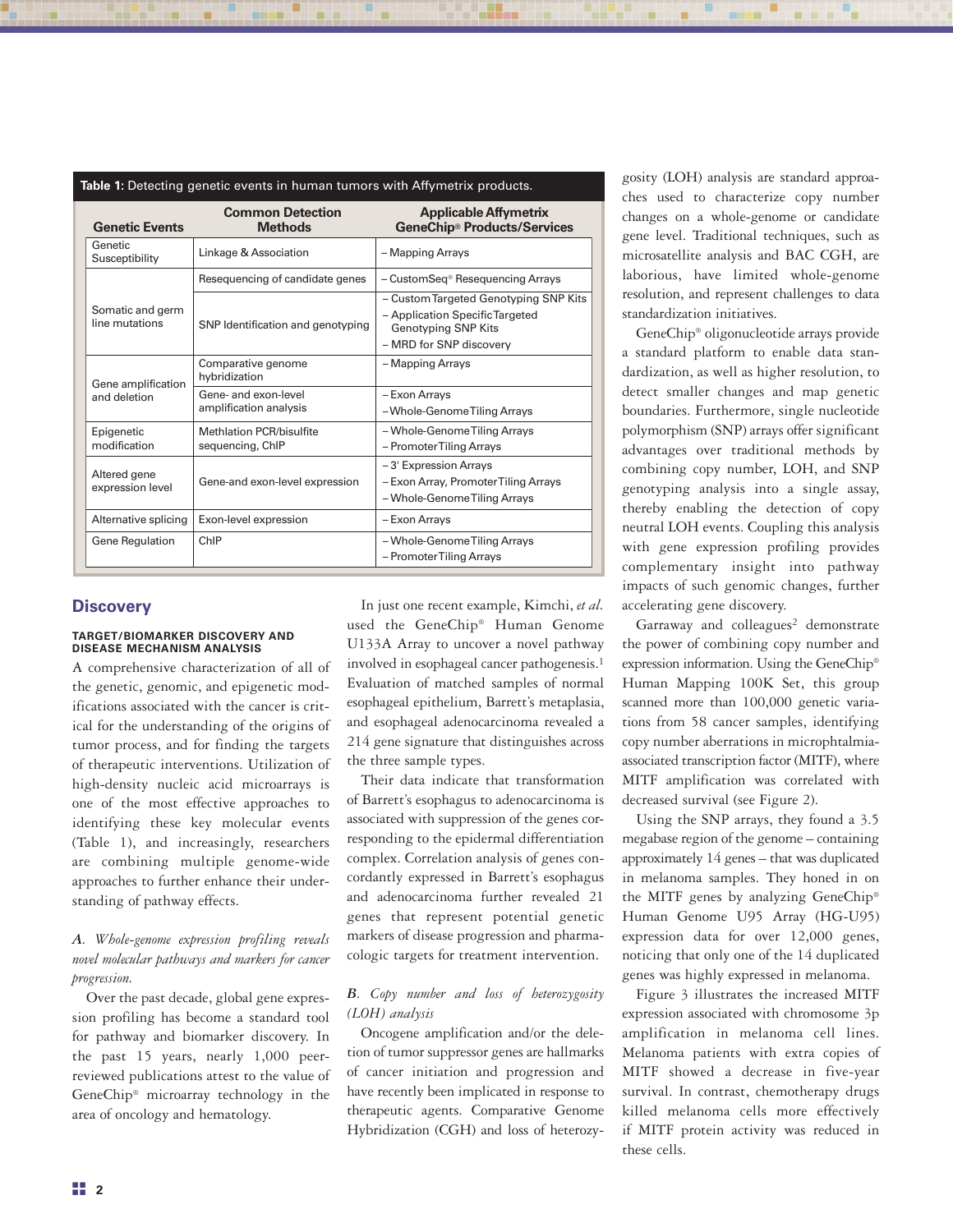## *C. Genome-wide analysis of epigenetic modifications and impacts on gene expression*

Epigenetic modifications, such as DNA and histone methylation, and histone acetylation, are a rapidly growing focus for cancer researchers. In humans, gene methylation is known to regulate the expression of up to 60 percent of genes.

Utilizing whole-genome expression products, researchers have leveraged chemical demethylation to globally analyze the impact of genes silenced in cancer tissues and cell lines. Lodygin, *et al*. utilized the HG-U133A oligonucleotide arrays to simultaneously study the methylation impact in prostate cancer cell lines.3 Out of several



hundred genes that were induced through chemical demethylation with 5-aza-2' deoxycytidine and trichostatin A, fifty were linked to known tumor suppressor activity.

Through methylation-specific PCR analysis within these cell lines and 41 primary prostate cancer samples, six genes out of the fifty showed consistent promoter CpG methylation and gene silencing that was absent in normal prostate tissue. Based on this study and others that suggest gene silencing is primarily important in earlystage tumor development, CpG methylation of these six genes has potential diagnostic applications for early disease diagnosis.

Today, GeneChip® promoter and tiling arrays provide a new methodology for genome-wide analysis of epigenetic modifications through chromatin immunoprecipitation (ChIP)-on-chip experiments. In the January 2005 issue of *Cell*, Bernstein, *et al*. utilized ChIP-on-chip to map histone H3

**Figure 3: Garraway L.A.,** *et al***. Increased MITF expression associated with chromosome 3p amplification in melanoma cell lines. A.** Hierarchical clustering of raw copy number data **B.** Integration of copy number and gene expression data **C.** Chromosome 3 copy number, SNP signal intensity (middle) and cytoband map. – Reprinted by permission from McMillan Publishers Ltd: *Nature* **436:** 117-22 (2005).

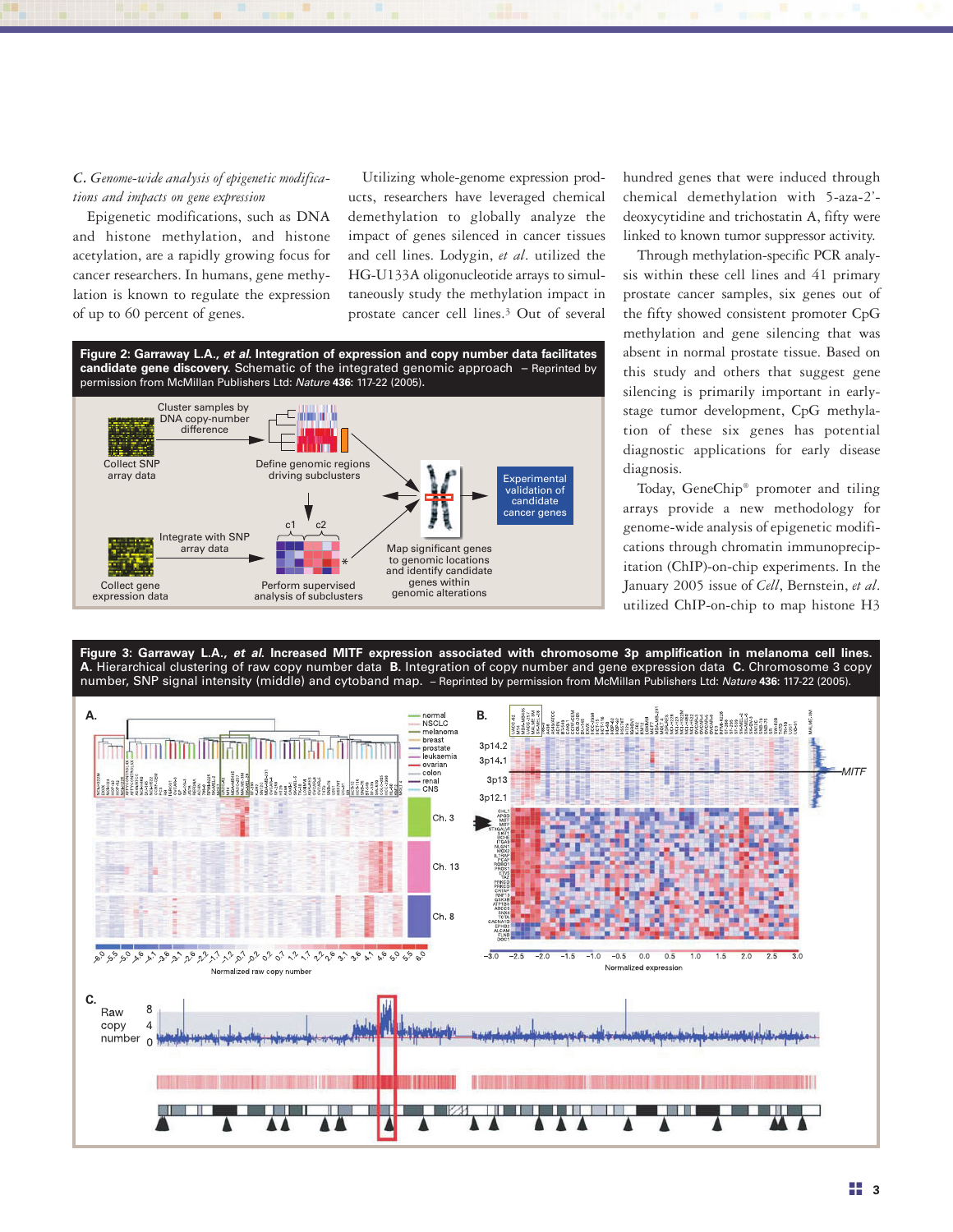lysine 4 di- and trimethylation, and lysine 9/14 acetylation across nonrepetitive portions of human chromosome 21 and 22.4 In addition, Bernstein mapped six orthologous genomic loci in mouse and human, encompassing the cytokine cluster, IL-4 receptor region, and four Hox clusters. Combined, the resulting maps represent more than 39 million base pairs of genome – over three orders of magnitude more coverage than prior studies.

Their results showed distinct regions of histone trimethylation across chromosomes 21 and 22 that correlated well to the 5' start site of annotated genes, and that genes with such histone trimethylation were significantly more active than genes without such histone methylation. Regions that were primarily histone dimethylated were associated near or within introns of highly expressed genes, however were not clear predictors of start sites. Furthermore, comparison of mouse and human loci showed that histone methylation patterns across orthologous loci are conserved, even when the underlying sequence is not, and that broad-based methylation may be important in maintaining Hox gene expression across both species. These studies are demonstrating the importance of studying epigenetic alterations in cancer.

## *D. Genome-wide survey of transcription factor binding sites*

Many known oncogenes are transcription factors. However, understanding the networks regulated by these factors or their mutant counterparts on a genome-wide scale have been challenging. It is very important to understand the downstream effects of the mutations within these transcription factors in order to decipher disease mechanisms.

One example of the usage of GeneChip® arrays for such a genome-wide approach is in research performed on estrogen regulation and cancer. Estrogen plays essential roles in endometrial cancer and in breast cancer. With the completion of the human genome, the expressed regions of proteincoding genes for estrogen have been identified, but a great deal remains to be learned about estrogen's cis-regulatory elements.

Using the powerful combination of chromatin immunoprecipitation (ChIP) and tiled oligonucleotide arrays to study protein-DNA interactions across human chromosomes 21 and 22, Carroll, *et al*. identified a number of distal estrogen receptor (ER) binding sites involved with transcriptional regulation that were previously not known.5 Additionally, the team found that the Forkhead protein FoxA1 is required at these sites for ER activity. Knockdown of the Forkhead protein FoxA1 blocked the expression of ER with chromatin and estrogen-induced gene expression, thus showing that FoxA1 mediates estrogen response in breast cancer cells. By using ChIP and GeneChip Tiling Arrays, Dr. Carroll and his team were able to identify chromatin regions, both proximal and distal to promoters, which are involved in mediating ER transcriptional activity. Finding the Forkhead binding motifs and identifying the functional role of FoxA1 in estrogen signaling demonstrates the power of this approach for identifying critical regulatory regions within previously unexplored sequences of the human genome.

## *E. Somatic and germline mutation analysis of candidate genes*

Analysis of accumulating mutations in tumor cells provides insight into the mechanism of disease progression and potentially into therapeutic resistance. Comparison of genetic variation between matched tumor and normal samples may be done on a whole-genome level, as in LOH and copy number analysis, or by using a targeted candidate gene approach. Using GeneChip CustomSeq® Resequencing Arrays to search for mutations in a set of 164 exons from genes associated with cancer, Tengs, *et al*. found both somatic and germline mutations in non-small cell lung cancer (NSCLC). $^6$  In particular, they found two mutations in the MET proto-oncogene. One mutation, the T10101, was present in a small fraction of lung tumors and may represent a true cancer-causing genotype.

The other mutation (N375S) seems to be a common germline polymorphism. The overall performance of the platform was comparable to Sanger-based sequencing, suggesting that microarrays are feasible alternative technology for gene mutation detection and discovery.

#### **FUTURE DIRECTIONS**

## *A. Combining multiple microarray-based applications*

Increasingly, researchers are proving the value of combining more than one microarray-based application to increase the understanding of cancer pathways. As noted earlier, Garraway, *et al*. demonstrated that genome-wide copy number and gene expression analysis are complementary methods that can guide candidate gene discovery.2

In results to be published, researchers led by Tim Triche at Los Angeles Children's Hospital integrated gene expression and splice variant analysis with copy number information to provide a more complete picture of Embryonal and Alveolar Rhabdomyosarcoma (RMS). This type of holistic approach led to identification of genomic signatures that more accurately distinguished these two subsets of RMS, and that are also associated with prognosis. The discoveries also suggested novel therapeutic approaches using siRNA that are currently under evaluation. A preview of this work can be found in the *Spring 2006 Affymetrix Microarray Bulletin*, where the workflow is outlined in detail.<sup>7</sup>

#### *B. Alternative Splicing*

Alternative splicing plays an important role in regulation of development and differentiation and is hypothesized to result from a dynamic interaction between transacting factors that bind to regulatory elements in the pre-messenger RNA.8 While it increases protein diversity by allowing multiple functionally distinct proteins to be coded by the same gene, RNA splicing can become aberrant, as frequently seen in human cancer cells.9,10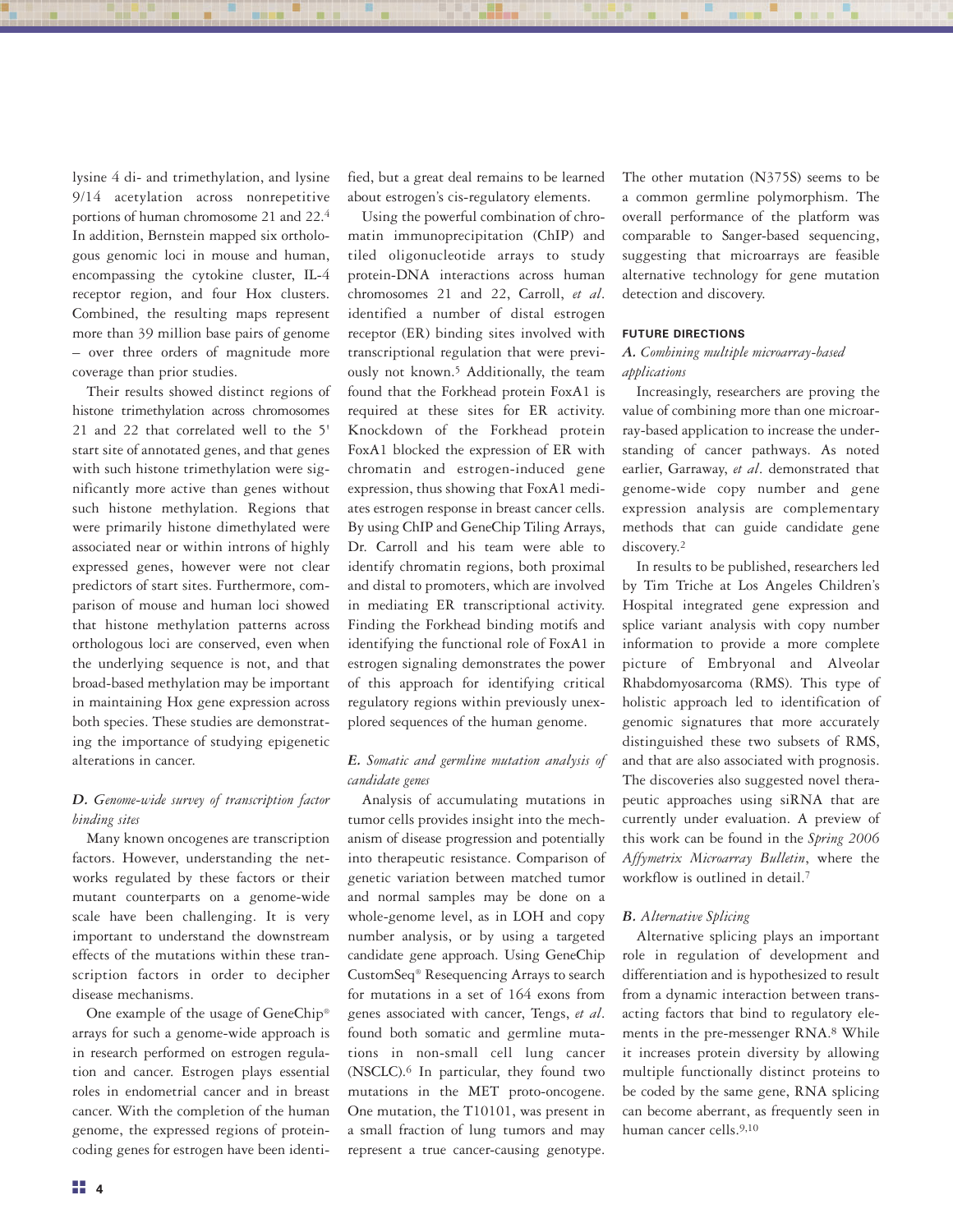Combining a novel array design strategy with the highest-density array manufacturing capability, GeneChip® Exon Arrays provide, for the first time, exon-level expression profiling at a whole-genome scale on a single array.11 The GeneChip® Exon Array system offers new dimensions for researchers to explore global expression of individual exons to uncover and document novel alternative splicing, alternative promoter use, and alternative termination events. It combines genome-wide exon-level expression data with sequence information to reveal the phenotypic splicing patterns resulting from genetic variations.

In the work led by Triche described above,<sup>7</sup> alternative splicing of the PAX 7 and arginosuccinate synthetase genes were shown to distinguish between the two subtypes of Rhabdomyosarcoma – alveolar (ARMS) and embryonal (ERMS). In both cases, exon-level expression uncovered previously unknown alternative splicing activity within these genes.

#### *C. Unbiased discovery of novel transcripts*

While GeneChip® 3' Expression and Exon arrays quantify the levels of known and annotated transcripts, new GeneChip® Tiling Arrays are designed to interrogate genomes at regular intervals, including both annotated and so-called "junk" regions of a genome, without bias. Tiling Arrays can be used as a discovery tool to identify novel transcriptional elements and evaluate antisense transcription.<sup>12</sup>

Using this neutral approach to array design, Tiling Arrays have been used in transcriptome studies to discover novel transcripts of unknown function, or TUFs. In work led by Tom Gingeras at Affymetrix Research Laboratories and various collaborators, thousands of TUFs have been identified, many of which are expressed in a coordinated fashion with coding transcripts and that share many properties of coding genes, including cell type expression specificity, nuclear processing and transport, and cellular localization.13 These findings imply an increasingly complex role for regulatory RNAs that transcend its function within

**Figure 4: Dave S.S.,** *et al***.**17 **Survival associated with prognosis in Follicular Lymphoma.** Panel A: overview of survival signature analysis and approach used for the development and validation of a survival predictor based on gene expression. Panel B shows a Kaplan-Meier survival curve for all the patients for whom these data were available. – Reprinted by permission from Massachusetts Medical Society: *N Engl J Med* 2004; **351**:2159-69



canonical gene transcription and translation.

## *D. Somatic and germline mutation analysis of candidate genes*

Application-specific and custom assay kits using the Molecular Inversion Probe (MIP) assay are also available for mutation analysis of candidate genes. The flexibility and high conversion rate of the MIP technology (typically >90%) allows customers to develop custom SNP panels targeting their specific genes of interest. Application specific assays include a Human Cancer SNP panel that provides comprehensive representation of SNPs in genes believed to be important in cancer.

## *E. Analysis of formalin-fixed, paraffin-embedded (FFPE) samples*

Routine tissue processing has generated banks of formalin-fixed, paraffin-embedded (FFPE) tissue that could be used in retrospective studies. Generating quality genetic data from FFPE samples is challenging due to differences in fixation and extraction protocols, as well as the age of the sample. Thompson, *et al*. demonstrate the potential to use GeneChip® Mapping 10K Arrays for copy number analysis using reasonable

quality DNA isolated from FFPE samples14, and several ongoing studies are investigating the performance of various FFPE protocols on higher resolution 500K arrays for copy number analysis.

#### *F. Genetic association*

The GeneChip® Human Mapping 500K Array Set is the third-generation product in the mapping portfolio. It also uses the whole-genome sampling analysis (WGSA) assay and genotypes more than 500,000 genotypes in a single experiment, enabling researchers to conduct highly powered genome-wide studies pertaining to disease genetics, drug response, and linkage disequilibrium. This increase in the number of SNPs allows for higher density, genomewide mapping sets, which in turn will increase the amount of information that can be extracted for association studies, the identification of DNA copy number alterations, and population substructure.15 For greater in depth studies the GeneChip® Human Mapping 500K Array may be combined with an Application-specific SNP Kit (using the Molecular Inversion Probe assay) that further extends the genomic coverage.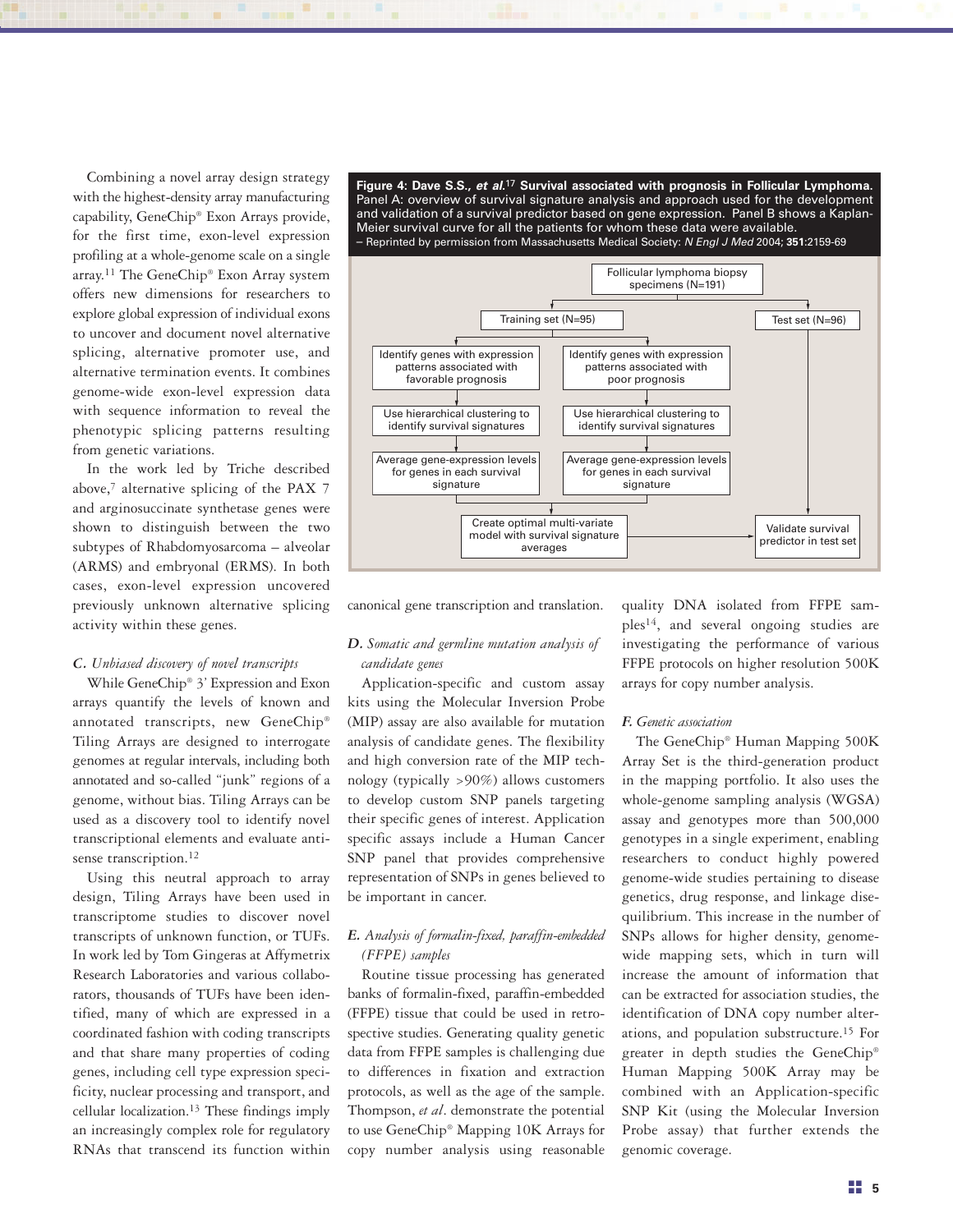## **Validation**

## **TARGET/BIOMARKER VALIDATION**

Microarray expression profiling has been invaluable in identifying putative classifiers for patient prognosis and tailoring therapeutic regimens. However, translating these genomic changes into robust tools with broad clinical utility has been difficult. To date, uptake of biomarker signatures has been limited by insufficiently powerful validation of these signatures. Study design plays a crucial role in providing the correct strength for validation. Richard Simon highlights several critical factors in developing and validating therapeutically relevant genomic classifiers16, including algorithm selection, feature selection for the classifier (e.g., inclusion of which genes), and proper internal validation (split-sample validation or cross validation).

In a 2004 *New England Journal of Medicine* article, Dave, *et al*. demonstrated one approach to validating prognostic signatures for survival in patients with Follicular Lymphoma using the HG-U133A and B Arrays.17 In this study, whole-genome expression profiling was performed on 191 biopsy specimens, split between a training and validation set (see Figure 4). Based on the 95 sample training set, hierarchical clustering was performed to identify signatures associated with good and poor prognosis (see Figure 5). Two emergent signatures, when combined, proved highly predictive of four disparate median lengths of survival.

Another critical element in signature and assay validation is reproducibility. Dobbin, *et al*. performed an inter-laboratory comparability study of cancer gene expression analysis using GeneChip® Human Genome U133A Arrays. They found high withinand between-laboratory correlations on their purified RNA samples, cell lines, and frozen tumor tissues.18 Their findings indicate that, under well-controlled conditions, it is feasible to perform complete and consistent tumor microarray analysis, from tissue processing to hybridization and scanning, at multiple independent laboratories for a single study.



Addressing factors of study design and reproducibility will provide confidence in the quality of the validated signature, whether it is performed on Affymetrix whole-genome or targeted custom arrays.

#### **FUTURE DIRECTIONS**

*Custom expression, genotyping, and resequencing* In validating biomarker signatures, many researchers rely on extending wholegenome analysis to larger patient subsets. However, many researchers wish to narrow follow-up validation work to subset genes in order to focus on only their putative regions of interest in a cost-effective manner. The flexibility of the GeneChip® platform is amenable to both approaches for expression, genotyping, and resequencing applications.

The MIP-based Targeted Genotyping (TG) assays for custom and applicationspecific genotyping enable scientists to conduct validation studies focused on SNPs identified in whole-genome association or copy number studies.19 The MIP-based assay addresses the challenges of a targeted approach by offering flexible multiplexing from 1,500 to 50,000 SNPs in a single assay. Additionally, the same chemistry is involved across all of these levels of multiplexing, therefore avoiding the need for multiple experiments or major changes in protocols or workflow.

The GeneChip CustomSeq® Resequencing Array program enables analysis of up to 300KB of unique, high-quality, doublestranded sequence on a single array. Custom arrays can be designed to cover contiguous regions, multiple dispersed fragments or genes, providing a cost-effective and efficient method for large-scale resequencing of candidate genes.

The GeneChip CustomExpress® Array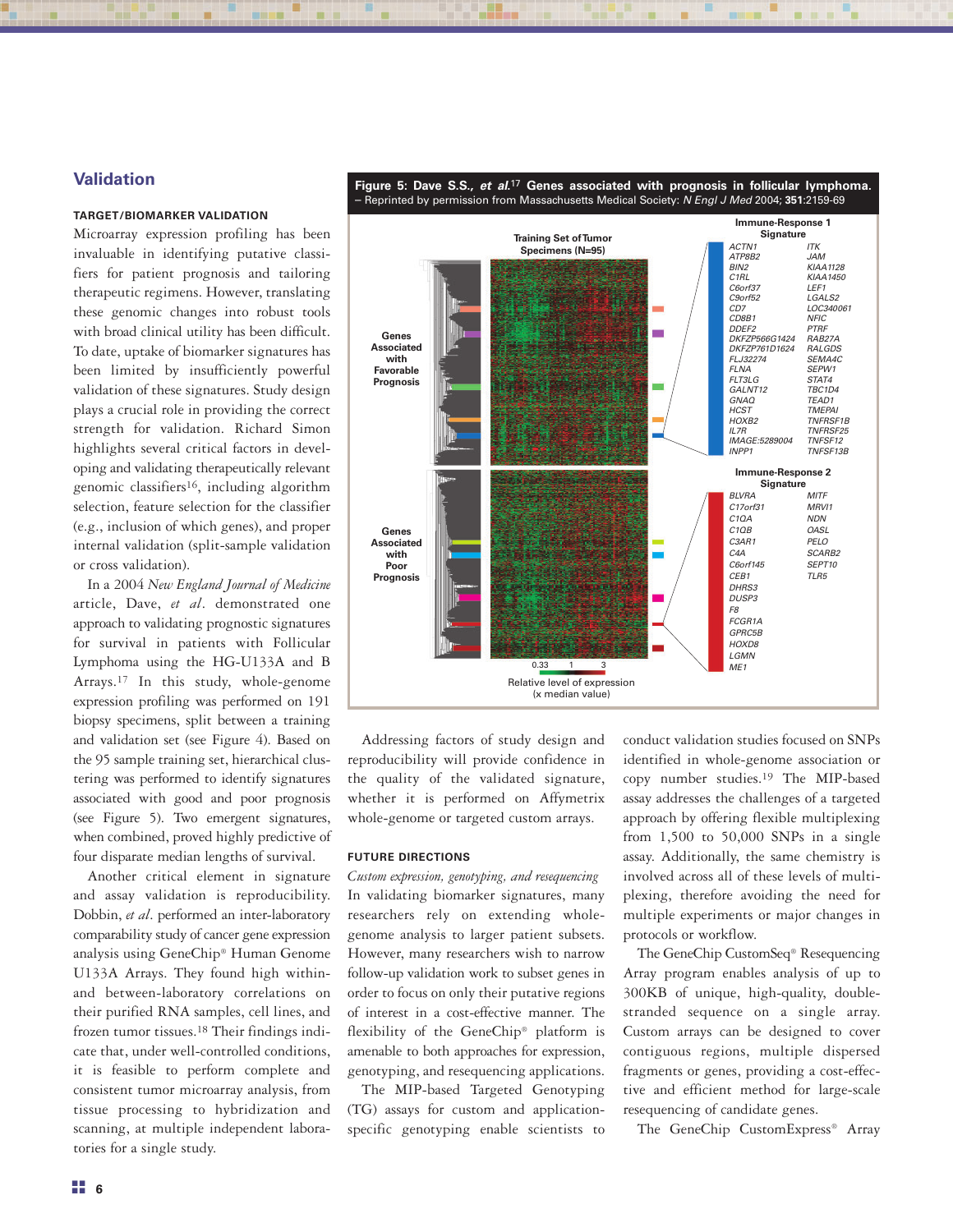Program allows researchers to select from multiple array formats to accommodate from 520 to 61,200 gene sequences per array.

## **Clinical Utility**

#### **CLINICAL STRATIFICATION/THERAPEUTIC RESPONSE**

In 2004, the tumor analysis best practices working group stated that "microarrays—in particular, Affymetrix oligonucleotide arrays —are becoming increasingly important in human clinical trials, both for differential diagnosis and monitoring of pharmacological efficacy".20 Since then, results from over 15 projects involving Affymetrix microarray analyses in various phases of drug development in preclinical or clinical trials have been published.

In a recent Phase III clinical trial Novartis Pharmaceuticals used expression profiles to predict the success or failure of Gleevec® treatment on chronic myelogenous leukemia.21 They analyzed gene expression patterns from patients prior to treatment and found a 31-gene "No Response" signature, which predicts a 200-fold higher probability of failed therapy.

Similarly, in a Phase II clinical trial conducted at the Dana Farber Cancer Research Institute for the Millennium Pharmaceuticals drug Velcade®, researchers used GeneChip® expression arrays to collect pharmacogenomic data from myeloma patients treated with the drug, identifying candidate gene markers that predict response.22

In addition to supporting clinical evaluation of novel therapeutics, microarray analysis has proven valuable in demonstrating efficacy among established cancer therapeutics. Holleman, *et al*. tested leukemia cells from 173 children with acute lymphoblastic leukemia (ALL) for sensitivity *in vitro* to prednisolone, vincristine, asparaginase, and daunorubicin.23 Using the GeneChip® Human Genome U133 Array, they discovered a set of 124 genes that are associated with sensitivity or resistance to these therapeutic agents. A combined gene-expression score of resistance to the four drugs, as compared with sensitivity to



the four, was significantly and independently related to treatment outcome in a multivariate analysis. Of the 124 genes identified, 121 had not previously been associated with resistance to the four drugs they tested. Their findings could help physicians suggest alternate courses of more effective treatment or avoid unnecessary side effects of an ineffective drug.

#### **PATIENT STRATIFICATION AND PROGNOSIS**

Genomic changes can help define markers that can predict the patient prognosis and pharmaceutical response.

As first highlighted above, Dave and colleagues utilized GeneChip® HG-U133A and B DNA microarrays to develop a molecular predictor of the length of survival for patients with follicular lymphoma who were either under observation, receiving standard chemotherapy regimens, or receiving autologous stem cell transplantation.17 A molecular predictor of risk was constructed in a preliminary group of 95 patients and was then tested in a validation group of 96 patients. The accuracy of this predictor was compared with that of the international prognostic index. Four prognostic classes were defined based on gene expression risk score. Upon further analysis the length of survival among these patients correlated with the molecular features of nonmalignant immune cells present in the tumor at diagnosis.

## **Conclusion**

Affymetrix offers a broad portfolio of solutions for cancer research on a single industrystandard microarray platform (see Figure 6). The various examples cited in this application note have shown Affymetrix GeneChip® microarrays to be invaluable across the spectrum of cancer research to date. Future directions involve providing even greater breadth and depth of analysis of the cancer genome – by enabling previously unavailable views of alternative splicing and gene regulation, and by enabling deeper views through higher density tiling for unbiased transcript mapping, and higher density SNP and copy number analysis.